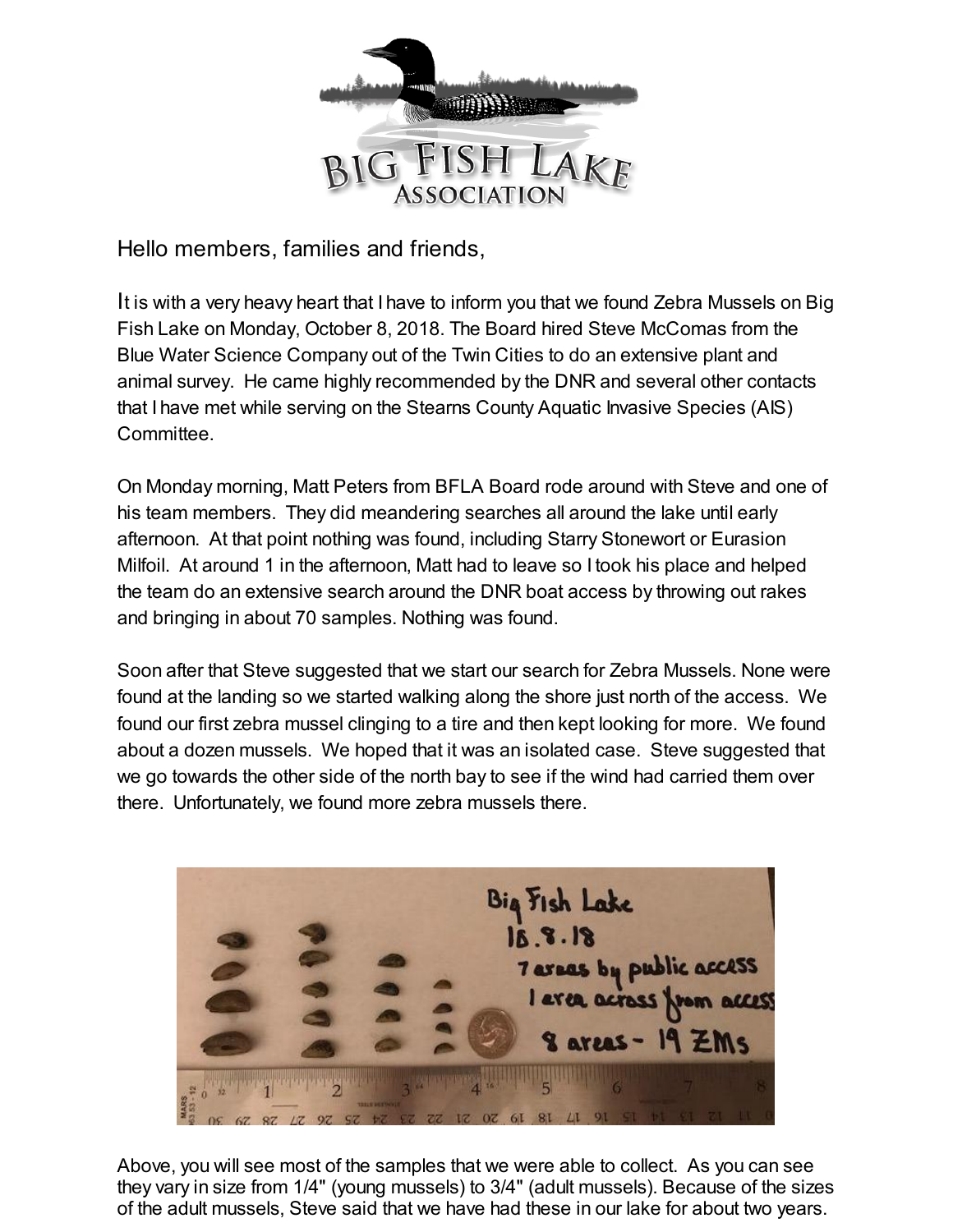He is very knowledgeable about zebra mussels since he has studied them for over 10 years.

Below is a map where the zebra mussels were found during our search on Monday. The spots are indicated in the red dots.



# Big Fish Lake Zebra Mussels October 8, 2018

Zebra Mussels found in shallow water, less than two feet or on recently removed docks Field Work Conducted Oct. 8, 2018

UTM NAD 1983 **Blue Water Science** 

It is important to note that these were the only places that were looked at. No further searching was done along any other shores since the infestation was found on two shores already. This means that since they were on the north end and had drifted over to the SE side of the bay, the zebra mussels are between both shores. They are sitting at the bottom of the lake attached to rocks, sticks and plants. Steve, who is an expert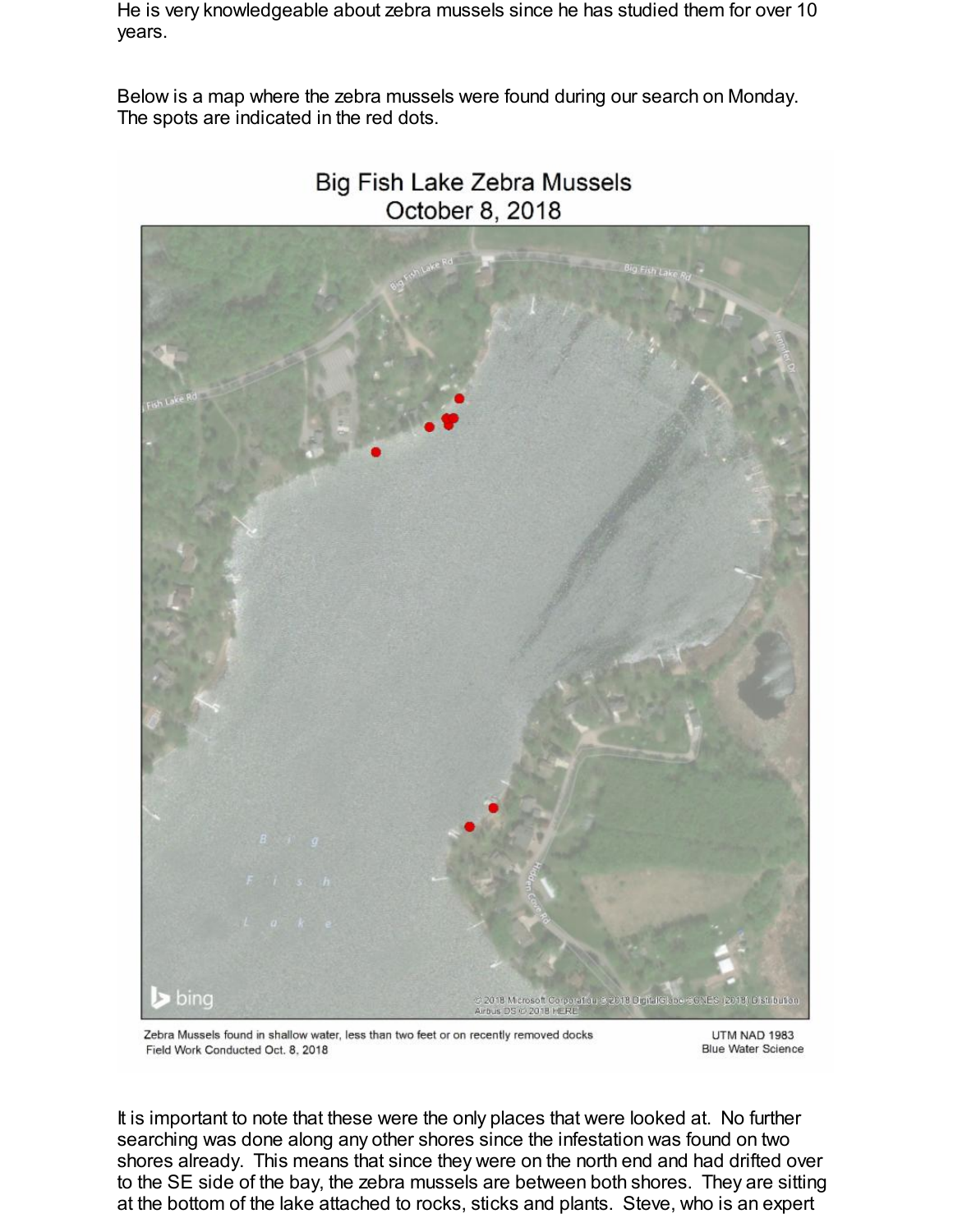on this type of infestation, said that there is nothing that we can do at this point. I suggested that we just isolate part of the zebra mussels and try and eliminate them but it said that it wouldn't work. This infestation is too far along. Again, this is so disheartening. Steve told us that we did everything that we could do by having an extensive boat inspection program, doing volunteer surveying twice a year and keeping up with the AIS protocols and research available. He was very impressed with our lake and how clean it was and said that we are getting the less of three evils by having zebra mussels versus Starry Stonewort of Eurasion Milfoil. He encouraged us to continue with the large number of boat inspections because he has been to Lake Koronis where they have Starry Stonewort and there are places on the lake that boaters can not even start their motors until they paddle out past the weeds to get to cleaner areas!

Below, I have listed several sites that may be of interest to you:

# **Click here for Zebra Mussel Information**

**Click here for Pilot Projects to Control Zebra Mussels** 

Click here for the DNR Volunteer Zebra Mussel Monitoring Program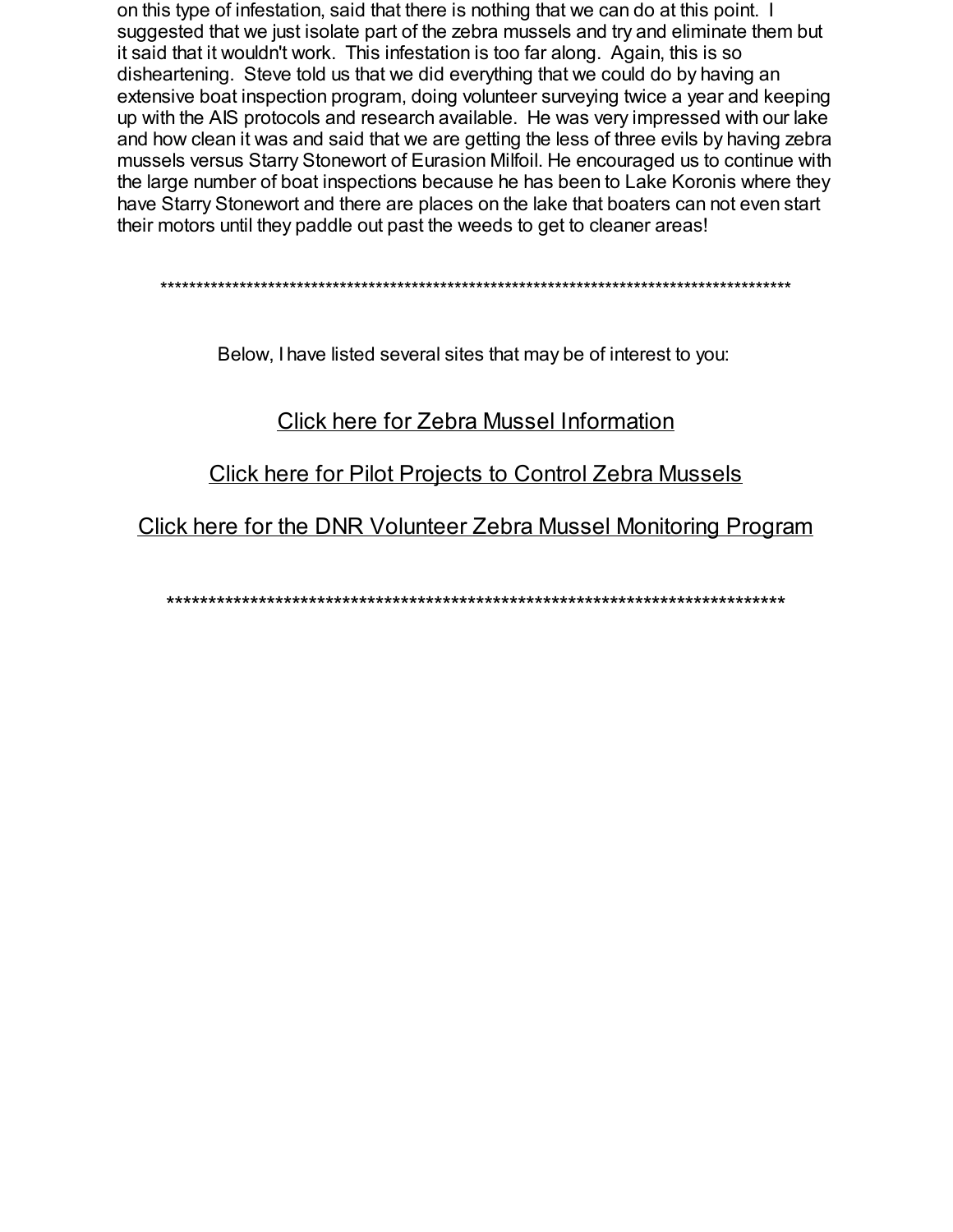

#### What are zebra mussels?

Zebra mussels are small freshwater mussels that are not native to Minnesota. Adults range from 1/4 to 1 1/2 inches long and have yellow and brown striped shells. Unlike native mussels, they can attach



Zebra mussel (Dreissena polymorpha)

themselves to hard surfaces in the water.

#### Where did zebra mussels come from?

Zebra mussels are native to Eastern Europe and Western Russia. They have spread throughout much of Europe and Asia over the past 200 years. They were likely brought to North America in the ballast water of ships and were discovered in Lake Erie in 1988.

#### What problems can they cause?

Zebra mussels can:

- clog irrigation intakes and other pipes,
- attach to boat motors and boat hulls, reducing performance and efficiency,
- attach to rocks, swim rafts and ladders where swimmers can cut their feet on the mussel shells.
- attach to and smother native mussels, and
- eat tiny food particles that they filter out of the water, which can reduce available food for larval fish and other animals, and cause more aquatic vegetation to grow as a result of increased water clarity.

#### Zebra mussels in Minnesota

Zebra mussels were discovered in the Duluth harbor in 1989. As of 2014, the DNR had documented zebra mussels in fewer than 100 water bodies in Minnesota. The DNR has listed a total of 213 water bodies as "infested" with zebra mussels, a regulatory classification which includes some water bodies that are connected to water bodies where zebra mussels have been found.

#### How do they spread?

Zebra mussels can attach to boats or aquatic vegetation and be carried to a different lake or upstream in a river. The microscopic larvae (called "veligers") may be carried in bait buckets, live wells, or other water.



#### What should you do to prevent their spread?

Before you leave any water access, clean weeds and debris from your boat, remove drain plugs and keep them out while traveling, and dispose of unused bait in the trash. For additional recommendations see mndnr.gov/AIS.

#### **Regulatory classification**

Zebra mussels and quagga mussels (a related species) are both classified as prohibited invasive species in Minnesota. It is illegal to import, possess, buy, sell, transport, or introduce them into state waters.

The DNR was notified right away on Monday afternoon and I had to take pictures of the zebra mussels next to the ruler and the dime so that they could indeed verify out find. The picture was sent down to the St. Paul AIS office and upon their confirmation, two hot orange signs were hung up at the Big Fish Lake lake access to warn boaters coming in or out of the lake. A news release from the DNR will go out on Monday to inform the public.

Please look at your docks and lifts or other water related equipment as they come out of the lake to see if you have any zebra mussels on your shore. It is important to know so that we can monitor these invasives. If you see something and you cannot identify the mussel, please call John Ronning at (719) 426-1472 or Matt Peters at (320) 685-4507. Remember, the outside of a zebra mussel is striped and "D" shaped and can sit flat on its bottom side. Other noninvasive shells are round or spherical or even cone-shaped.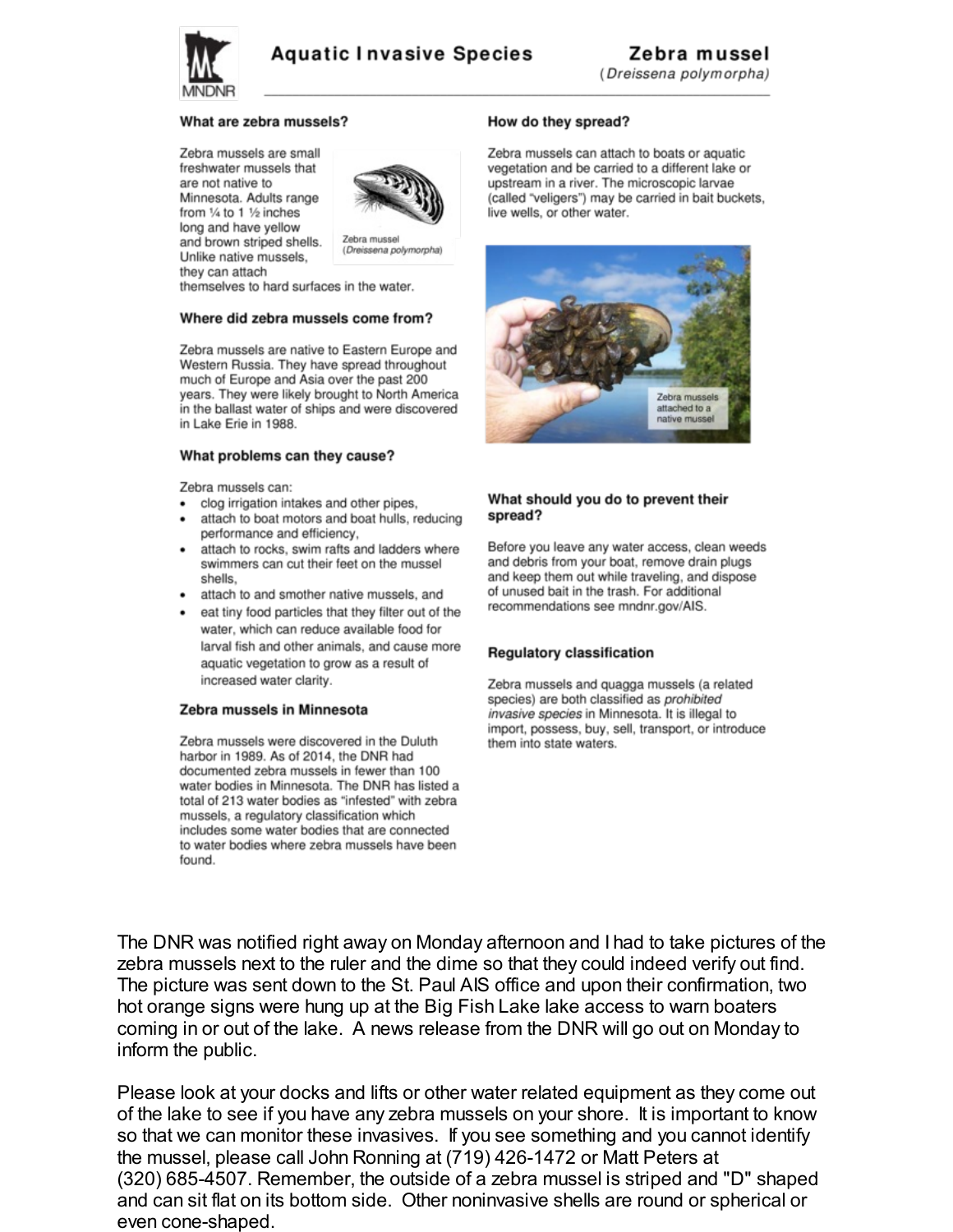Again, we have to continue our fight against other invasives such as Starry Stonewort ,dubbed the lake killer, or Eurasion Milfoil. We have to be proud of what a beautiful lake that we have and try to keep as clean as possible.

Thank you for your time and concern for our lake and have a beautiful rest of the fall season!

Kit Ferber President 320-249-4800

# **Kraemer Trucking & Excavating, Inc. ~ Gold**

# **Member**

P.O. Box 434, Cold Spring, MN 56320  $320 - 685 - 3024 \sim$  office  $320 - 250 - 1384 \sim$  cell [www.kraemer-inc.com](http://www.kraemer-inc.com) or jeffk@kraemer-inc.com

Specializing in all types of Commercial and Residential FULL SERVICE MARINE Excavating and Septic Systems. Including Delivery of Black Dirt, Washed Sand, Rock Indoor/Outdoor Storage, and Rip Rap.

# **Hirschfeld Real Estate,**

**Josh Hirschfeld, Silver Member** 27867 County Road 50, Cold Spring 320-493-1269 [www.joshhirschfeld.com](http://www.joshhirschfeld.com) Residential and Commercial Real

Estate Services

# **Ferdinand F. Peters, Attorney at Law, Bronze Member**

842 Raymond Ave., Suite 200 St. Paul, MN 55114 651-647-6250 [ferdpeters@ferdlaw.com](mailto:ferdpeters@ferdlaw.com) [www.ferdlaw.com](http://www.ferdlaw.com)

A fullservice law firm dedicated to providing a wide range of legal representation, with special emphasis on representing entrepreneurs in creating legal entities, and in real estate law, estate planning and family cabin ownership law, and litigation in state and federal courts.

# **The Green Team, Rhonda Green,**

# **Please patronize our advertisers. They help pay for our emails!**

### **In Tune Marine**

18942 Co Rd 83

Richmond, MN 56368

320-685-3410

[www.InTuneMarine.com](http://www.intunemarine.com) DEALERSHIP

Winterization, Pick up and Delivery,

Trailer Rentals, Inboard/Outboard

Service, I/O and Sterndrive Service,

CustomRigging and MORE!

### **Kraemer Heating & Air Conditioning ~ Josh Kraemer**

21034 Fruitwood Road, Richmond 320-597-7272 [www.kraemerrefrigeration.com](http://www.kraemerrefrigeration.com)

Heating  $&$  air conditioning installs  $&$ service.

### **JK Landscape Construction**

19512 Hubble Road, Clearwater, MN 55320 320-980-2710 ~ cell  $320 - 558 - 4445 \sim$  office [www.jklandscape.com](http://www.jklandscape.com) jerry@jklandscape.com Our teamof professionals will help your property look exquisite with our proven, state-of-the-art landscaping service.